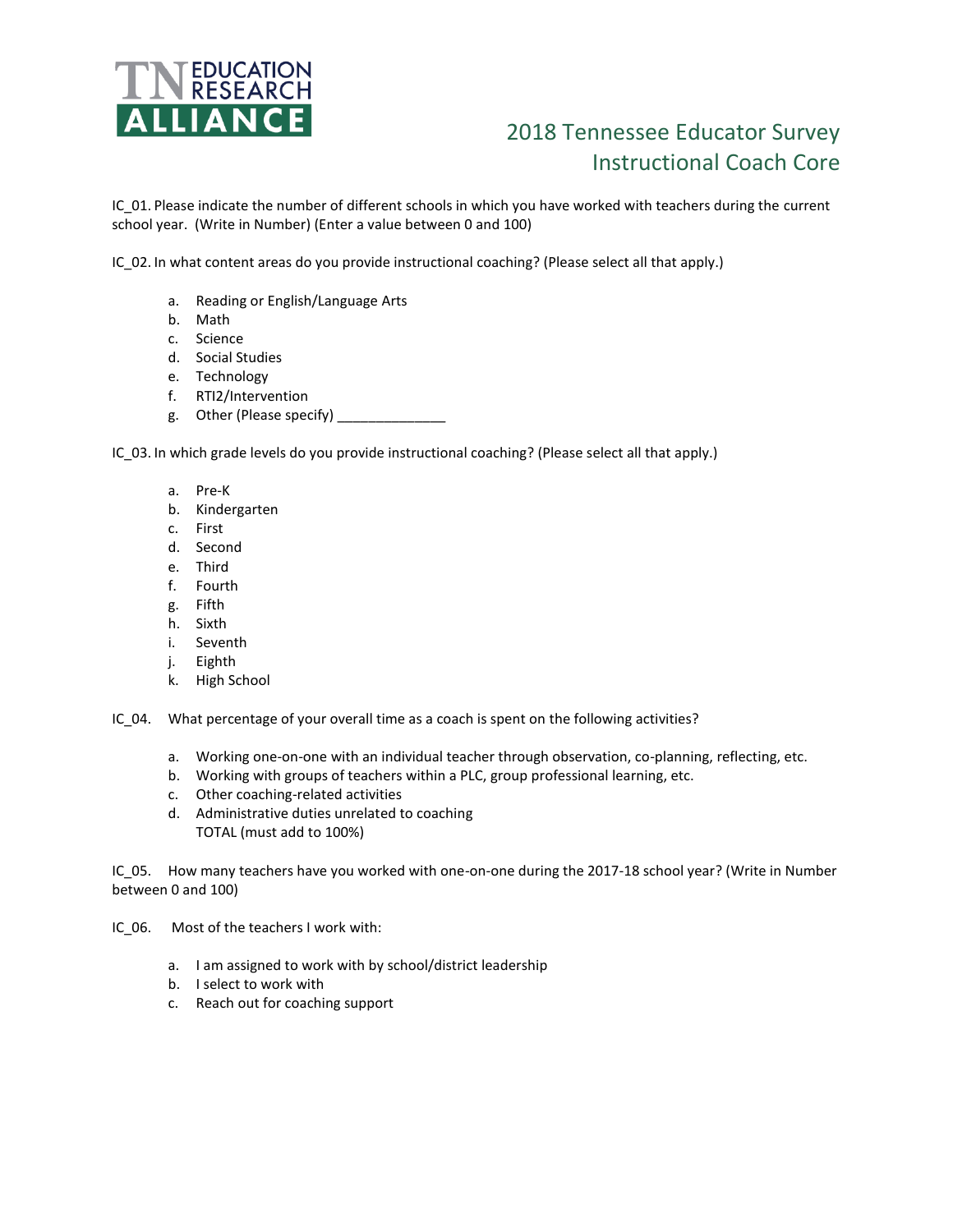IC\_07. Think about the teachers that you work one-on-one with. Out of the answer options below, what is the most frequent reason that you and a teacher are working together one-on-one?

- a. The teacher is within his or her first few years of teaching
- b. The teacher is identified by the school or district as needing assistance
- c. I saw a need and reached out to the teacher
- d. Other

IC 08. How frequently did you engage in the following activities with the teachers you coached this year?

|    |                                      | Not at All | A Couple of | A Couple of | A Couple of    | Daily |
|----|--------------------------------------|------------|-------------|-------------|----------------|-------|
|    |                                      |            | Times       | Times per   | Times per Week |       |
|    |                                      |            | During the  | Month       |                |       |
|    |                                      |            | School Year |             |                |       |
| a. | Co-planning (Select one option)      |            |             | 3           | 4              |       |
| b. | Modeling lessons (Select one option) |            |             | 3           |                |       |
| c. | Co-teaching (Select one option)      |            |             | 3           | 4              |       |
| d. | Observing teachers and providing     |            |             |             |                |       |
|    | feedback for non-evaluation          |            |             | 3           |                |       |
|    | purposes (Select one option)         |            |             |             |                |       |
| e. | Helping teachers obtain resources    |            |             | 3           |                |       |
|    | and materials (Select one option)    |            |             |             |                |       |
| f. | Supporting teachers with data        |            |             |             |                |       |
|    | analysis (Select one option)         |            |             |             |                |       |

IC\_09. Please indicate the extent to which you are satisfied with your ability to accomplish each of the following while working with teachers.

|               |                                                                                                         | Very<br>Dissatisfied | Somewhat<br>Dissatisfied | Somewhat<br>Satisfied | Very<br>Satisfied |
|---------------|---------------------------------------------------------------------------------------------------------|----------------------|--------------------------|-----------------------|-------------------|
| a.            | Build relationships with these teachers (Select<br>one option)                                          |                      |                          |                       |                   |
| b.            | Identify areas of improvement for these<br>teachers (Select one option)                                 |                      |                          |                       |                   |
| $C_{\bullet}$ | Help these teachers turn a critical eye on their<br>instructional practice (Select one option)          |                      |                          |                       |                   |
| d.            | Change aspects of teachers' instructional<br>practices (Select one option)                              |                      |                          |                       |                   |
| e.            | Support these teachers in developing a<br>positive mindset for changing practice (Select<br>one option) |                      |                          |                       |                   |
| f.            | Coach across various content areas (Select<br>one option)                                               |                      |                          |                       |                   |





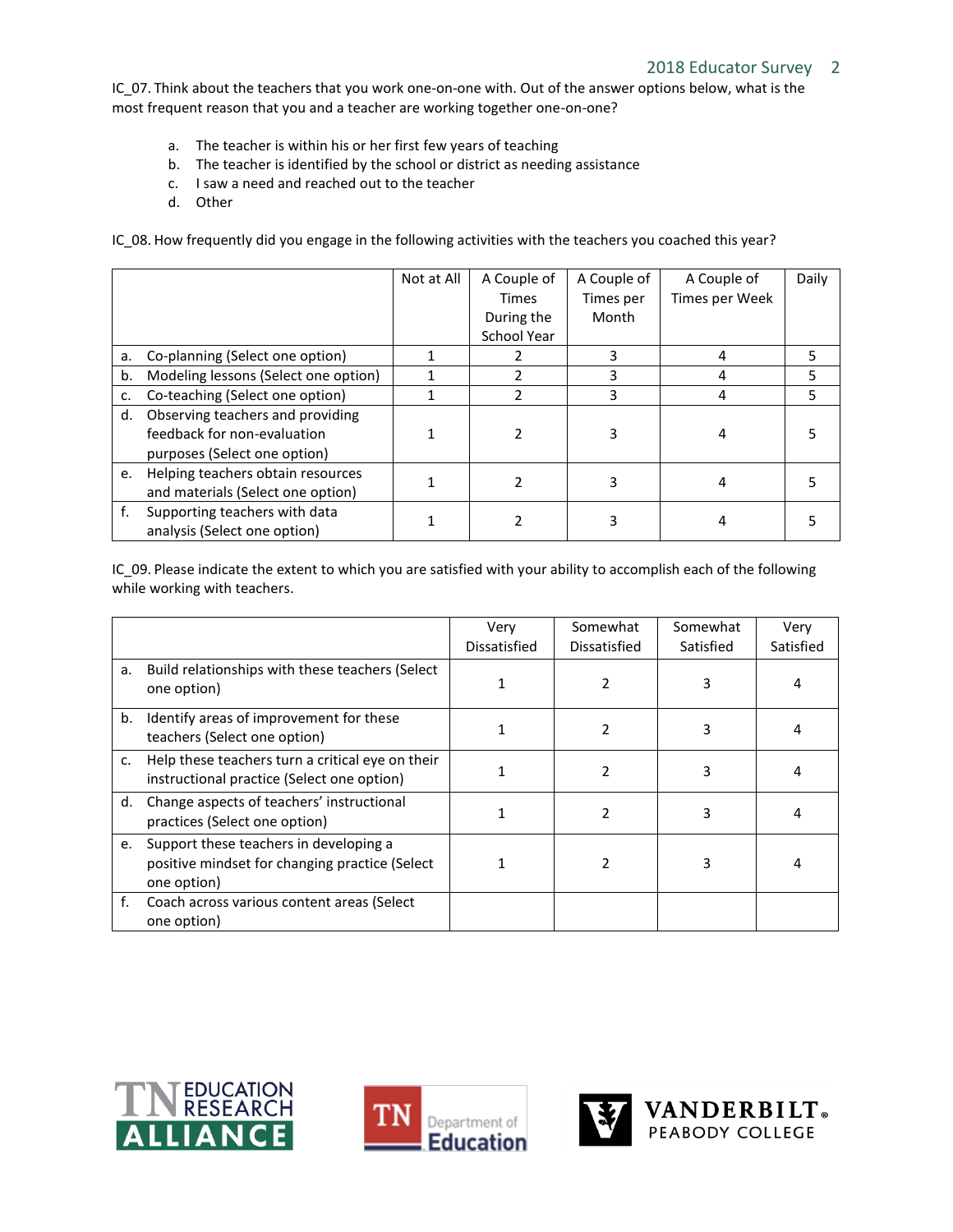## 2018 Educator Survey 3

## IC\_10. Please indicate the extent that each of the following is a challenge in working with teachers.

|    |                                                                                                      | Not a<br>Challenge | A Minor<br>Challenge | A Challenge | A Major<br>Challenge |
|----|------------------------------------------------------------------------------------------------------|--------------------|----------------------|-------------|----------------------|
| a. | Resistance from teachers to coaching (Select)<br>one option)                                         |                    |                      |             | 4                    |
| b. | Insufficient time to work with these teachers<br>(Select one option)                                 |                    |                      |             |                      |
| c. | The lack of quality instructional materials to<br>assist in their improvement (Select one<br>option) |                    |                      |             | 4                    |
| d. | A lack of support from my administration<br>(Select one option)                                      |                    |                      |             |                      |

IC\_11. Which of the following teacher groups have you worked with during the current school year? (Select all that apply)

- a. \_\_\_\_ PLCs
- b. Other teachers grouped by their grade or subject-area
- c. \_\_\_\_ Teachers grouped by their years of experience (e.g. first-year teachers)
- d. \_\_\_\_ Teachers reviewing curriculum
- e. \_\_\_\_ Teachers grouped by a particular effort/initiative (School Improvement Plan, Technology Plan)
- f. \_\_\_\_ Other

IC\_12. Think about the last teacher group meeting you had. When you typically meet with this group, which of the areas below take up the most of your time? (Select up to Three) [Randomize Responses]

- a. Discussing staff experiences and frustrations
- b. Aligning on pacing, curriculum, or learning objectives
- c. Reviewing student data
- d. Planning specific lessons
- e. Preparing students to take state assessments (e.g., TNReady)
- f. Coordinating non-instructional activities (planning family nights, field trips, etc)
- g. Developing instructional practices or content knowledge
- h. Debriefing student behavior issues
- i. Communicating school rules, procedures, or compliance issues
- j. Discussing students' individual academic challenges

IC-13. What other administrative duties unrelated to coaching do you complete? [Open-Ended]





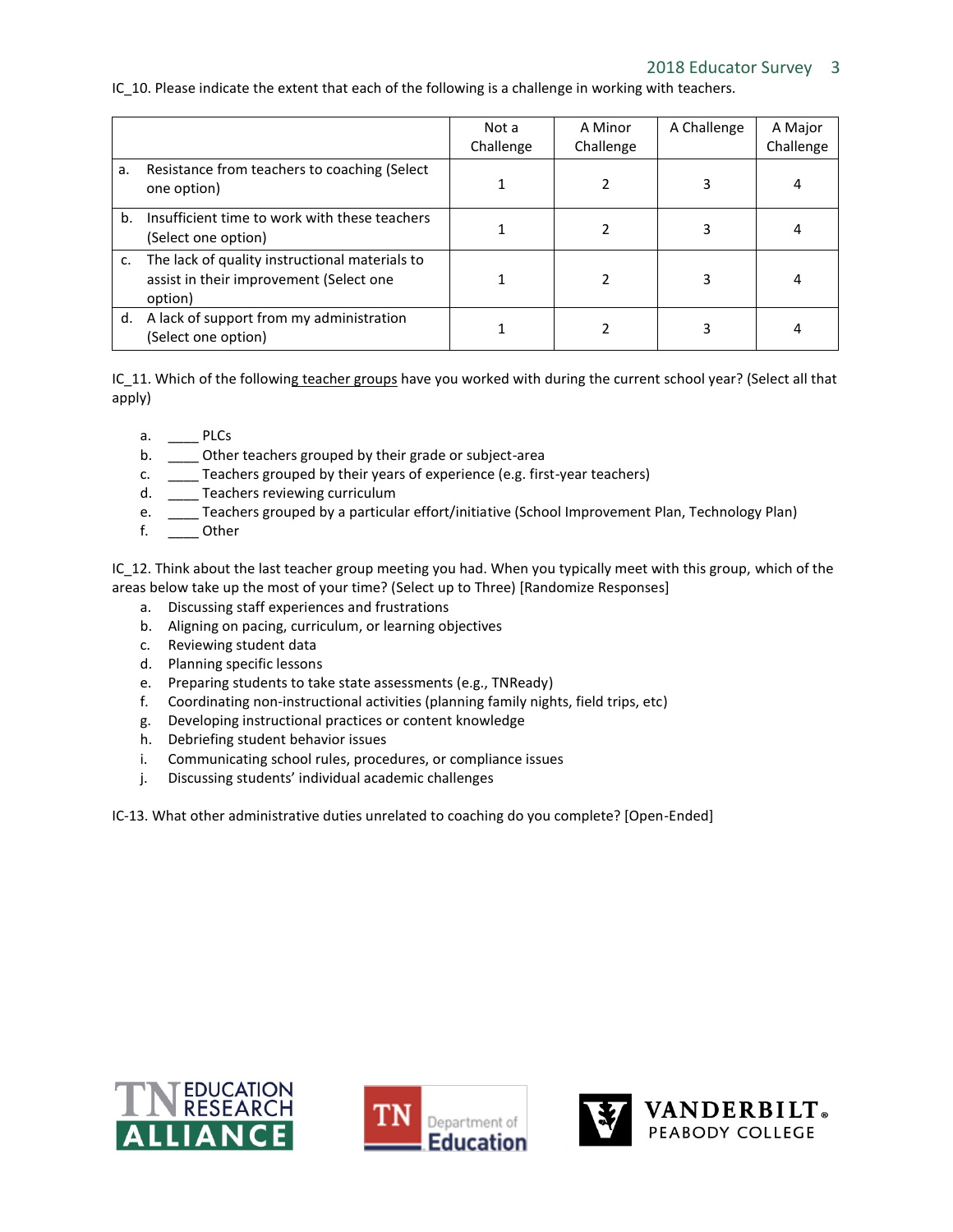## 2018 Educator Survey 4

IC\_14. Please indicate how helpful your training in each of the following areas has been to you in your role. (If you have not received training in a given area, please select N/A)

|    |                                                                       | Not<br>Helpful | Somewhat<br>Helpful | Helpful | Very<br>Helpful | N/A |
|----|-----------------------------------------------------------------------|----------------|---------------------|---------|-----------------|-----|
| a. | Training on the districts' vision for coaching<br>(Select one option) |                |                     |         |                 |     |
|    | b. Training in specific content areas (Select one<br>option)          |                |                     |         |                 |     |
| c. | Training on specific pedagogical strategies<br>(Select one option)    |                |                     |         |                 |     |
| d. | Training from a specific coaching model<br>(Select one option)        |                |                     |         |                 |     |
| e. | Training on unique needs of adult learners<br>(Select one option)     |                |                     |         |                 |     |

IC\_15. How often do you engage with each of the following activities when coaching teachers, on average?

|    |                                                                                                                               | Never | Rarely        | Sometimes | Frequently |
|----|-------------------------------------------------------------------------------------------------------------------------------|-------|---------------|-----------|------------|
| a. | Specify areas of focus for each teacher's<br>improvement (Select one option)                                                  |       |               | 3         |            |
| b. | Work with teachers to identify the appropriate<br>vocabulary words to emphasize in a particular<br>lesson (Select one option) |       | 2             | 3         |            |
| c. | Meet with a teacher both before and after an<br>observed lesson in order to plan and reflect<br>(Select one option)           |       |               | 3         |            |
| d. | Work with a teacher to develop an appropriate<br>culminating task for a lesson or unit of instruction<br>(Select one option)  |       | 2             | 3         | 4          |
| e. | Work with teachers to select an appropriate task<br>or text prior to an observed lesson (Select one<br>option)                |       |               | 3         |            |
| f. | Look at student work following an observed lesson<br>(Select one option)                                                      |       | $\mathfrak z$ | 3         | 4          |
| g. | Reference indicators from the teacher observation<br>rubric in conversations (Select one option)                              |       | 2             | 3         | 4          |